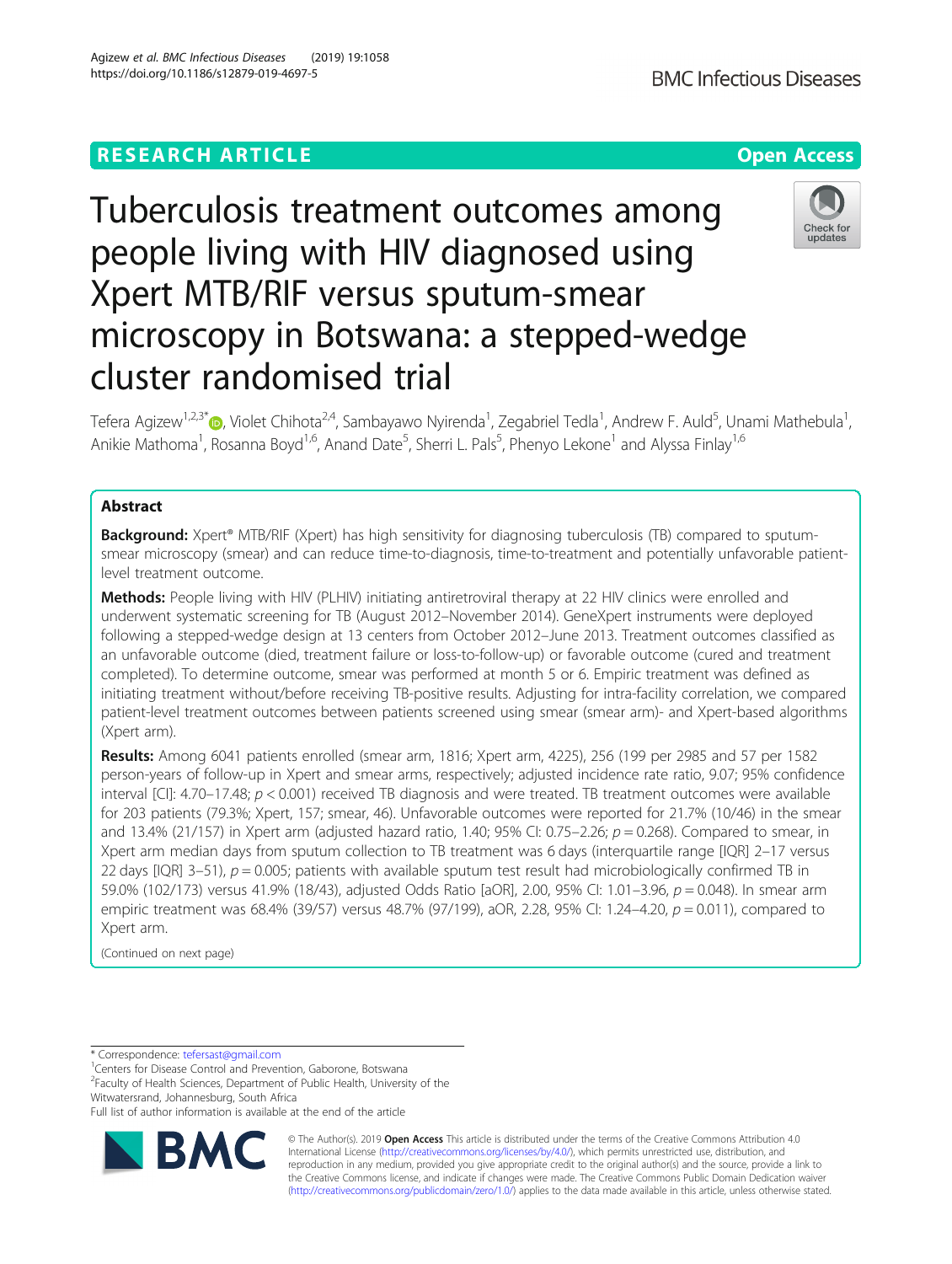## (Continued from previous page)

**Conclusions:** TB treatment outcomes were similar between the smear and Xpert arms. However, compared to the smear arm, more patients in the Xpert arm received a TB diagnosis, had a microbiologically confirmed TB, and had a shorter time-to-treatment, and had a lower empiric treatment. Further research is recommended to identify potential gaps in the Botswana health system and similar settings.

**Trial registration:** ClinicalTrials.gov Identifier: [NCT02538952](https://clinicaltrials.gov/ct2/show/NCT02538952). Retrospectively registered on 2 September 2015.

Keywords: Tuberculosis, Treatment, Outcome, Xpert MTB/RIF, Smear

# Background

The usefulness of Xpert® MTB/RIF, a rapid molecular diagnostic test, for intensified tuberculosis (TB) case finding has been well demonstrated in several clinical studies [\[1](#page-7-0), [2](#page-7-0)]. The HIV infection rate in Botswana is one of the highest in the world with adult HIV prevalence of about 19% [\[3](#page-8-0)], and TB is a leading cause of mortality, as high as 40%, in this population, like other sub-Saharan settings [\[4,](#page-8-0) [5](#page-8-0)]. Following the World Health Organization (WHO) recommendation in December 2010, the Botswana Ministry of Health and Wellness adopted Xpert MTB/RIF into the national TB diagnostic algorithm [\[6](#page-8-0)]. Xpert MTB/RIF was implemented in phases via the Xpert MTB/RIF Package Rollout Evaluation Study (XPRES).

Xpert MTB/RIF has a high sensitivity for diagnosing TB among people living with HIV (PLHIV) compared to sputum-smear microscopy (smear), and can potentially reduce time-to-diagnosis and time-to-treatment leading to improved TB treatment outcomes [[7,](#page-8-0) [8](#page-8-0)]. On the basis of its accuracy, shorter turnaround time, and potentially reduced loss-to-follow-up, Xpert MTB/RIF may results in earlier diagnosis and anti-TB treatment initiation to improve patient-level clinical outcomes [[7,](#page-8-0) [9](#page-8-0), [10\]](#page-8-0). Previous studies conducted in South Africa and Brazil, comparing Xpert MTB/RIF and smear, showed no difference in patient-level outcomes [[8](#page-8-0), [10,](#page-8-0) [11\]](#page-8-0). More research on the impact of Xpert MTB/RIF on patient-level treatment outcomes in programmatic settings is needed. Factors associated with clinical outcomes, such as time-to-diagnosis, time-to-treatment initiation and empiric treatment (treatment without or before receiving positive test results) [\[12](#page-8-0)] among patients diagnosed with TB via Xpert MTB/RIF or smear need further investigation.

Within the context of XPRES in HIV care and treatment settings in Botswana, we investigated whether Xpert MTB/RIF reduces unfavorable outcomes (treatment failure, death, and loss-to-followup), reduces time-to-diagnosis and time-to-treatment, and reduces the use of empiric treatment among patients treated for drug-sensitive TB compared to smear.

# Methods

#### Study design and populations

We conducted a multi-center, cluster randomised trial (CRT) called the Xpert Package Rollout Evaluation Study (XPRES) using a Stepped-wedge design trial (Trial registration: [ClinicalTrials.gov](http://clinicaltrials.gov) Identifier:NCT02538952, retrospectively registered on 2 September 2015, available on the website, [https://clinicaltrials.gov/ct2/show/NCT0253](https://clinicaltrials.gov/ct2/show/NCT02538952) [8952\)](https://clinicaltrials.gov/ct2/show/NCT02538952). This study is a sub-anlayis of the main XPRES study. See the protocol for full study details, including study populations, sample size, and study procedures [[13](#page-8-0)]. A stepped-wedge rather than parallel group design was chosen because the Xpert package was expected to be beneficial for patients and the trial was part of a national rollout.

A cluster was defined as an HIV care and treatment clinic. Twenty-two clusters, located at five district hospitals and 17 primary healthcare facilities, were purposively selected to: (1) be representative of HIV treatment clinics in Botswana, and (2) have new Antiretroviral Therapy (ART) initiation rates sufficient to meet sample size requirements per protocol. At these 22 clusters, individual patients were eligible for study enrollment if they were new HIV clinic attendees and not prisoners at the time of the first HIV clinic visit from August 2012– November 2014. All eligible patients were enrolled in two consecutive phases: (1) a prospective phase where smear based TB diagnostic algorithm was used (smear arm), and (2) a prospective phase whereby Xpert MTB/RIF based TB diagnostic algorithm was used (Xpert arm).

XPRES enrolment began in 2012 as part of Botswana's national Xpert MTB/RIF rollout, together with intensified TB case finding activities and strengthening HIV patient retention interventions at 22 HIV treatment clinics before phased implementation of 13 GeneXpert instruments, nine at a peripheral laboratory and four at point of care peripheral clinics. GeneXpert installation occurred over 9 months in a stepped-wedge design, and patients enrolled before the Xpert intervention were tested using smear and post-intervention tested by Xpert. Because of the nature of the study design (a stepped-wedge) and the sensitivity difference assumed between smear and Xpert testing, the sample proportion was just over 1:2.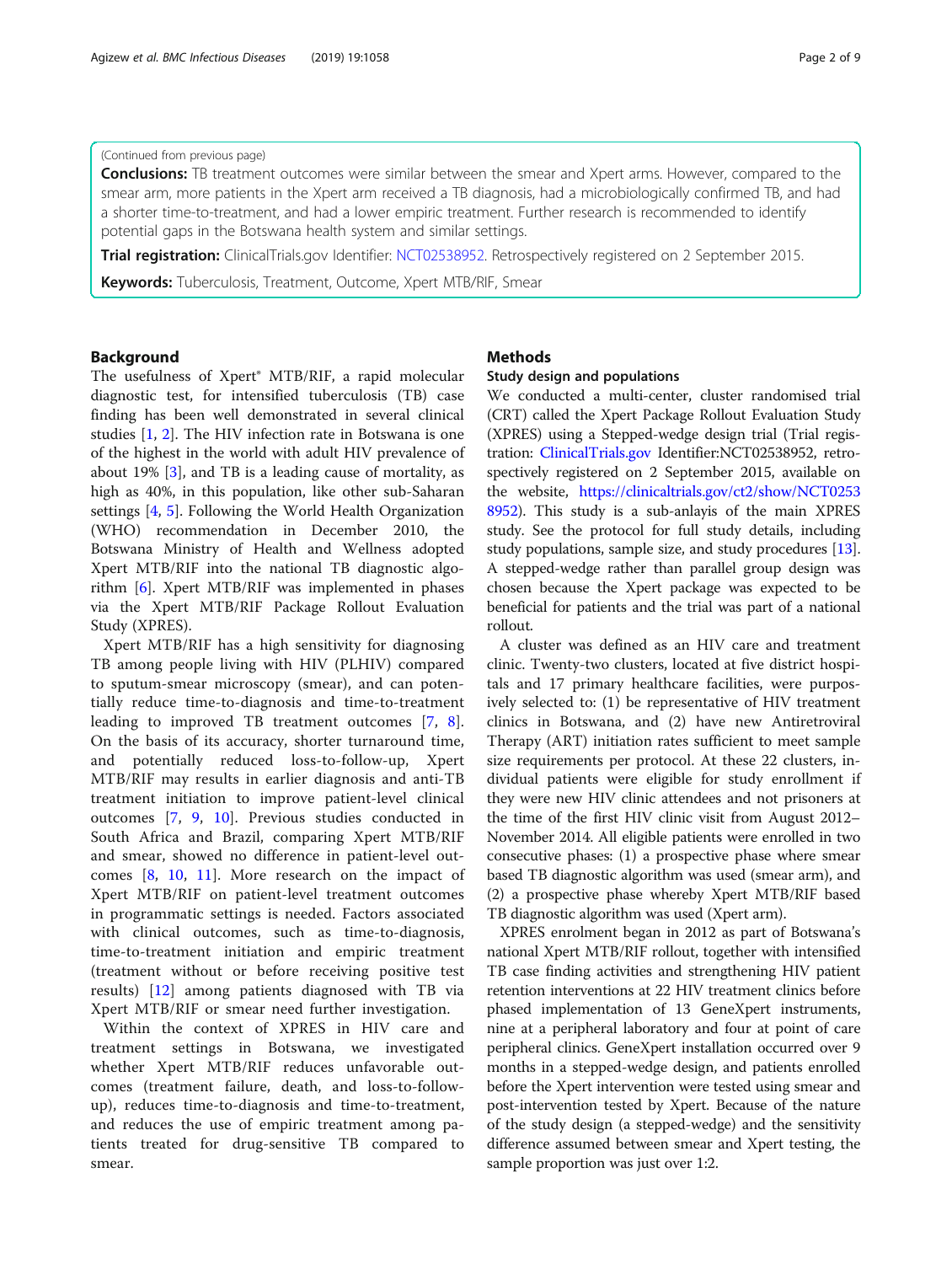## Sample size

This is sub-study of main trial (XPRES) and as described previously [[13](#page-8-0)], to answer the first XPRES primary study question with > 80% power and alpha at 0.05, assuming that smear and Xpert TB diagnostic algorithm sensitivities are about 62.5% [[14](#page-8-0)] and 82.4% [[2\]](#page-7-0), ,respectively, about 9614 new HIV clinic enrollees needed to be enrolled (3266 smear arm and 6348 Xpert arm, after GeneXpert instrument roll-out). In summary, with funding restrictions, XPRES ended up enrolling 6041 (1816 smear and 4225 Xpert arm). However, as described in the published protocol, the > 80% power to detect smear versus Xpert TB diagnostic sensitivities was maintained when the assumptions were adjusted to the interim culture-positive TB prevalence rate together with smear sensitivity estimated at < 52.5% and Xpert sensitivity > 82.5% [[13](#page-8-0)].

#### .Inclusion criteria for prospective cohorts

- All consenting adult patients (we use the legal definition of adult: > 18 years old) newly registered in the prospective period.
- All persons newly registered in the prospective period and aged 7–17 who assent to enrollment and for whom the guardian provides consent for enrollment.
- All children < 7 years old newly registered in the prospective period and for whom consent for enrollment has been provided by the guardian.

## Exclusion criteria for prospective cohorts:

- Patient (or patient's guardian if patient is  $<$  18 years old) does not provide consent.
- Patients aged 7–17 years old who do not provide assent.
- Patient (or patient's guardian if patient is  $<$  18 years old) declines to provide contact information for themselves.
- Patient (or patient's guardian if patient is  $<$  18 years old) declines to allow study staff to contact them by phone and in person if they miss a study visit.
- All prisoners.

# Randomisation procedure

The selected 22 clusters received TB diagnostic services from 13 testing centers (nine laboratories and four point of care). The randomization we used in our methodology was not at individual patient level, rather for the order of placement of the 13 GeneXpert instrument. In our cluster 4 GeneXpert instrument served 9 HIV clinics as point of care and another 13 HIV clinics were served by 9 GeneXpert placed at centralized laboratory.

After obtaining ethical approvals and agreement to participate in the study from Ministry of Health and Wellness at a central level and health management team at the selected study facilities, the study statistician randomly selected one of the roll-out permutations. Over the 9 months (from October 2012–June 2013) all the 13 GeneXpert instrument sites were activated and were serving the 22 HIV care and treatment clinics.

# TB screening

At enrolment and each follow-up visit (i.e., at 2 weeks, then monthly for the first 3 months, and then quarterly for the remaining follow-up period), adults aged  $>12$ years and children aged 0–12 years were screened for TB symptoms. Per protocol, adults were screened for four TB symptoms (cough, fever, night sweats, and weight loss) of any duration. Children were screened for weight loss or failure to thrive (no weight gain over 3 months), enlarged lymph nodes (more than  $1 \times 1$  cm), cough for ≥2 weeks, fever for ≥2 weeks, fatigue/reduced playfulness for ≥2 weeks, and profuse night sweats for ≥2 weeks [\[15\]](#page-8-0).

#### Sputum collection

Patients who screened positive for at least one TB symptom were requested to provide four sputa samples: two were provided on the screening day (spot 1 and 2) and two on the following day. On day 2, one sputum sample was collected at home early in the morning (morning sample), and another sample was taken at the clinic (spot 3). Patients in the smear arm were enrolled in XPRES before Xpert MTB/RIF instrument implementation; therefore, spots 1 and 3 were tested only with Ziehl–Nielson smear at the peripheral laboratory. However, if patients in the smear arm screened positive for TB during a follow-up appointment after Xpert MTB/ RIF instrument implementation, spots 1 and 3 were tested by Xpert MTB/RIF at the peripheral laboratory or point of care sites. For the Xpert arm, all spot 1 and 3 samples were tested by Xpert MTB/RIF either at the peripheral laboratory or at point of care sites.

Spot 2 and morning samples were submitted to the National TB Reference Laboratory for liquid culture, Mycobacteria Growth Indicator Tube (MGIT 960 instrument, Becton Dickinson, Sparks, MD, USA) and drug susceptibility testing.

#### TB treatment outcome and definitions of terms

TB treatment outcomes were defined as unfavorable (death, treatment failure, or loss-to-follow-up) or favorable (treatment completion, cure). TB was microbiologically confirmed from a biological specimen that tested positive via smear or Xpert MTB/RIF. Presumptive TB refers to a patient who presented with symptoms suggestive of TB [[16](#page-8-0)]. Time-to-treatment was defined as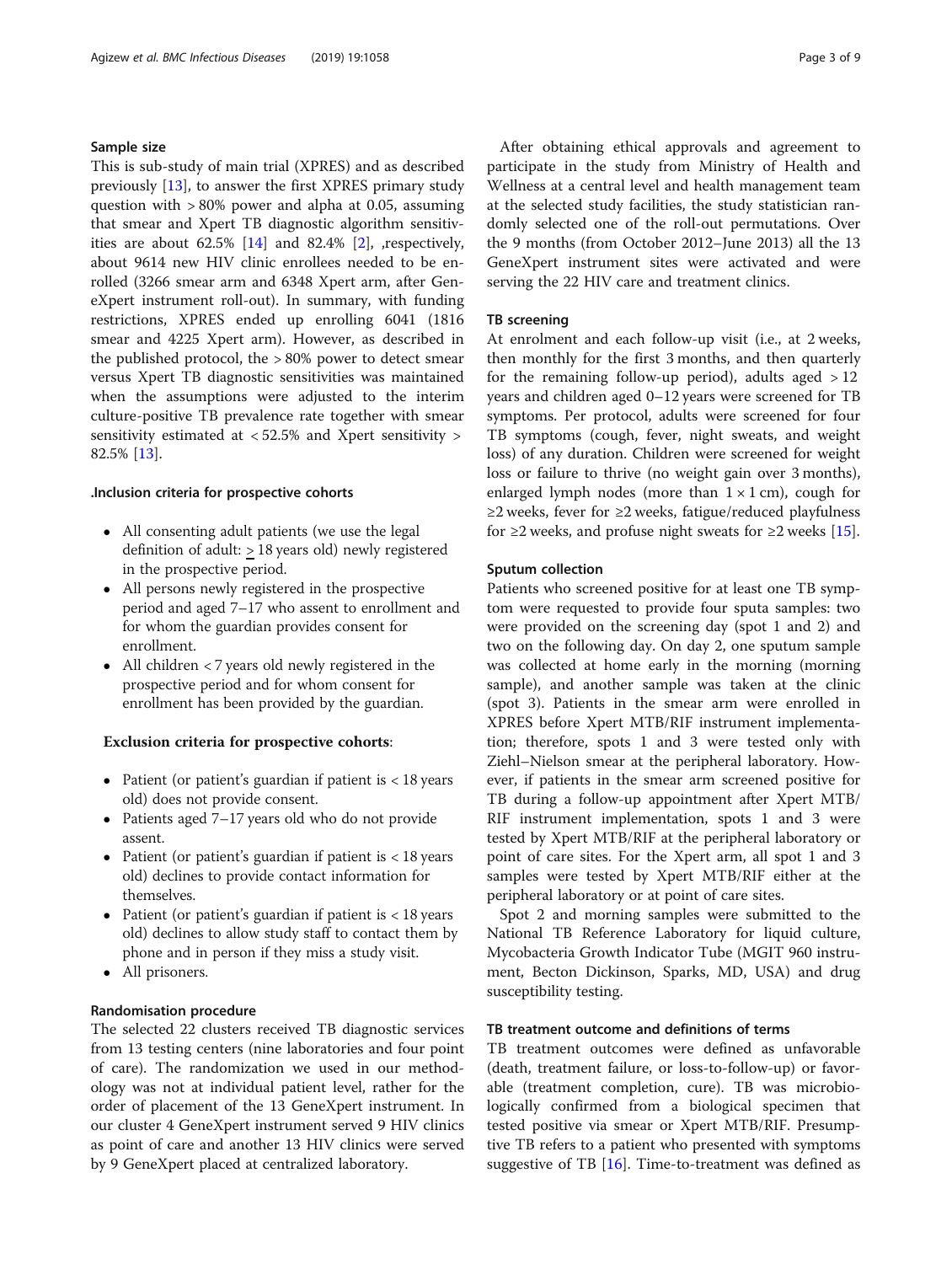time from sputum collection to TB treatment initiation. Empiric treatment was defined as initiating treatment without or before receiving a TB-positive test result [\[12\]](#page-8-0). Following TB treatment initation, a follow-up smear test was performed per the national tuberculosis program guidelines, i.e. at the end of month 2, 3, month 5 or 6. A month 5 or 6 smear was used to determine if a patinets was cured or failed treatment. A month 5 or 6 smear was used to determine if a patient was cured or failed treatment [\[6\]](#page-8-0).

#### Data collection

Data were prospectively collected using standardized case report forms between August 2012 and November 2014 and were double-entered into a Clindex database (Fortress Medical Systems, Minneapolis, MN, USA). Inconsistencies were identified through logic checks and were checked against the original case report form. Where possible, inconsistencies and missing data were corrected through review of patient charts.

#### Statistical analysis

Data were analyzed using STATA (Release 14, StataCorp, College Station, TX USA) [[17\]](#page-8-0). We used univariate and multiple logistic regression models to describe and compare the demographic and clinical characteristics of patients. To examine TB incidence hazard ratio, we used Cox proportional hazards models among patients with TB diagnosed via smear or the Xpert MTB/RIF algorithm. All analyses were adjusted for within-facility correlation. P values < 0.05 were considered statistically significant. The trial adhered to CONSORT guidelines and the profile will be summarised using a CONSORT flow chart [[18](#page-8-0)].

### Results

Among 6041 participants, 1816 were enrolled and screened using sputum-smear microscopy (smear arm), and 4225 were screened using Xpert MTB/RIF (Xpert arm) from August 2012 and November 2014. After the initial consultation and follow up, 2297 (smear arm, 712; Xpert arm, 1585) were designated as presumptive TB patients. Follow-up of last patient was completed by the end of June 2015. A total of 256 (199/4225, 4.7% and 57/1816, 3.1%, in Xpert and smear arm, respectively, odds ratio [OR], 1.53,  $P = 0.005$  or with follow-up data 199 per 2985 and 57 per 1582 person-years of follow-up in Xpert and smear arms, respectively; adjusted incidence rate ratio, 9.07; 95% confidence interval [CI]: 4.70–17.48;  $p < 0.001$ ) were diagnosed with and treated for drug-sensitive TB (Fig. [1](#page-4-0)). The rates of TB among presumptive TB patients were 12.6% (199/1585) in the Xpert arm and 8.0% (57/712) in the smear arm (OR, 1.65; 95% CI: 1.21–2.24;  $p = 0.001$ ; Fig. [1\)](#page-4-0).

Table [1](#page-4-0) shows demographic characteristics between the smear arm (1816) and the Xpert arm (4225), and

Table [2](#page-5-0) shows characteristics of patients with or without TB. There were no statistically significant differences among characteristics in both Table [1](#page-4-0) and Table [3](#page-5-0). Patients with TB (256; Table [2](#page-5-0)) were more likely to have a CD4 count < 200 cells/mm<sup>3</sup> (adjusted OR, 2.16; 95% CI: 1.72–2.72;  $p < 0.001$ ) and a body mass index  $< 18.5$ (aOR, 2.41; 95% CI: 1.80–3.23;  $p < 0.001$ ) and were less likely to be younger than 35 years or use alcohol (aOR, 0.68; 95% CI: 0.46–0.99;  $p = 0.047$ ) than participants without TB (5785; Table [2\)](#page-5-0). Sex, previous history of TB treatment, current or history of smoking, and occupation as a miner were similar between participants, with or without TB.

Table [3](#page-5-0) shows demographic characteristics among TB patients in the smear and Xpert arms. For the majority of the characteristics there were no statistically significant difference in both arms; however, TB patients in the smear arm were more likely to have fever symptom (aOR, 1.72; 95% CI: 1.13–2.62;  $p = 0.014$ ) than TB patients in the Xpert arm (Table [3](#page-5-0)).

# TB treatment outcomes

As of November 2014, TB treatment outcomes were available for 203/256 (79.3%) patients (smear arm, 46; Xpert arm, 157). The other 53 TB patients were transferred out or not evaluated. Although not statistically significant, patients with TB diagnosed via smear were more likely to have unfavorable treatment outcomes than those with TB diagnosed via Xpert MTB/RIF (adjusted hazard ratio: 1.40; 95% CI: 0.75–2.26;  $p = 0.268$ ; Table [4\)](#page-6-0).

# Factors affecting treatment outcomes

# Placement of Xpert MTB/RIF at a point of care versus a laboratory

Among 157 patients with TB diagnosed using Xpert MTB/RIF and with treatment outcome data, 48 and 109 received their diagnosis from point of care and laboratory sites, respectively. A non-significant higher unfavorable treatment outcome was observed among TB patients screened and diagnosed at a point of care, compared to those screened and diagnosed at a laboratory: 7/48 (14.6%) at point of care sites vs. 14/109 (12.8%) at laboratory sites (aOR, 1.16; 95% CI: 0.37–3.66;  $p = 793$ ).

## Time-to-treatment

Median days from sputum collection to TB treatment among patients in the smear and in the Xpert arms were 22 days (interquartile range [IQR], 3–51) and 6 days (IQR, 2–17), respectively ( $p = 0.005$ , Mann-Whitney test; Table [5\)](#page-6-0). Time-to-treatment in the Xpert arm was significantly shorter, and unfavorable outcome, however, was similar among smear arm and Xpert arms, 4/35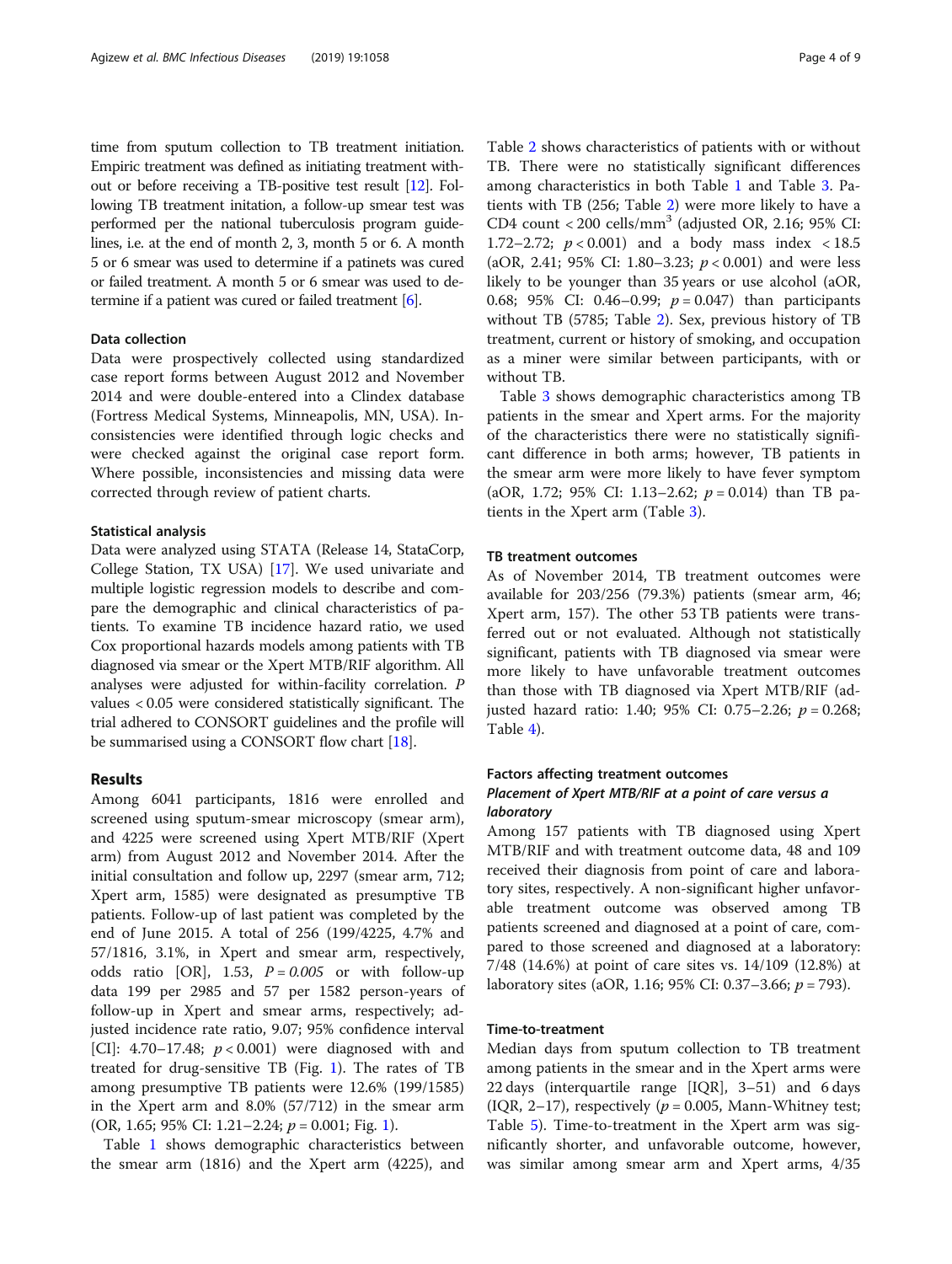(11.4%) unfavorable outcomes vs 10/121 (8.3%) in the Xpert arm (aOR, 1.43; 95% CI: 0.63–3.27;  $p = 0.374$ ).

#### Empiric treatment

A total of 53% (136/256) TB patients were initiated empirically on anti-TB treatment without or before receiving TB-positive test results (smear, Xpert or culture). Among the 136 treated empirically, 34 were later reported as MTB culture-positive (13 in smear and 21 in Xpert arm). These culture-positive report, however, were presented to a treating clinician after patients were already initiated (empirically) on anti-TB treatment. In the smear arm, the



| Characteristic                        | Xpert arm |             | Smear arm |             |      |                     |            |
|---------------------------------------|-----------|-------------|-----------|-------------|------|---------------------|------------|
|                                       | Ν         | n(%)        | N         | n (%)       | aOR  | 95% CI <sup>b</sup> | $p$ -value |
| Age $a$ < 35 years                    | 4224      | 2333 (55.2) | 1816      | 961 (52.9)  | 1.11 | $0.98 - 1.26$       | 0.083      |
| Gender, female                        | 4225      | 2796 (66.2) | 1816      | 1234 (68.0) | 0.87 | $0.73 - 1.05$       | 0.134      |
| CD4 count < 200 cells/mm <sup>3</sup> | 4124      | 1658 (40.2) | 1797      | 662 (36.8)  | 1.15 | $0.97 - 1.37$       | 0.093      |
| BM < 18.5                             | 4225      | 827 (19.6)  | 1816      | 393 (21.6)  | 0.85 | $0.69 - 1.05$       | 0.127      |
| Previous TB                           | 4219      | 452 (10.7)  | 1814      | 194 (10.7)  | 1.03 | $0.77 - 1.39$       | 0.827      |
| Smoking <sup>b</sup>                  | 4216      | 823 (19.5)  | 1809      | 339 (18.7)  | 1.03 | $0.77 - 1.38$       | 0.840      |
| Alcohol use                           | 4217      | 918 (21.8)  | 1809      | 403 (22.3)  | 0.95 | $0.73 - 1.22$       | 0.660      |
| Mine                                  | 4217      | 209(5.0)    | 1809      | 94 (5.2)    | 0.89 | $0.63 - 1.27$       | 0.514      |

Abbreviations: *aOR* adjusted odds ratio, C1 confidence interval, *BMI* body mass index<br><sup>a</sup> The majority of HIV-positive children were seen at a centralized center, as a result < 0.5% (30/6041) of children were enrolled at or ex-smoker

<span id="page-4-0"></span>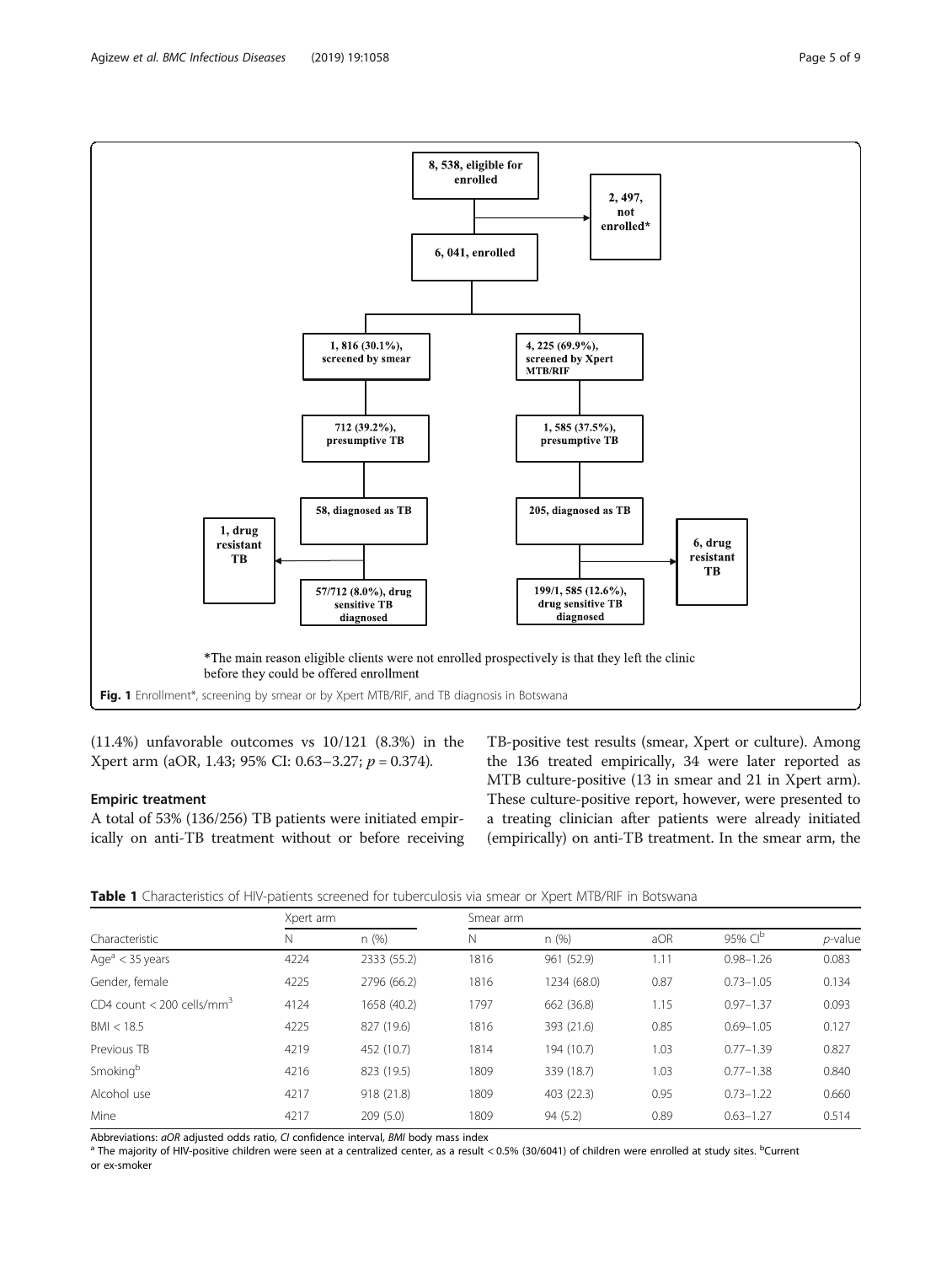<span id="page-5-0"></span>Table 2 Characteristics of HIV-patients with and without tuberculosis screened in HIV clinics in Botswana

|                                         | Patients with TB |            |      | Patients without TB |      |               |            |
|-----------------------------------------|------------------|------------|------|---------------------|------|---------------|------------|
| Characteristic                          | N                | n(%)       | N    | n(%)                | aOR  | 95% CI        | $p$ -value |
| Age $<$ 35 years <sup>a</sup>           | 256              | 108 (42.2) | 5784 | 3186 (55.1)         | 0.73 | $0.55 - 0.97$ | 0.034      |
| Gender, female                          | 256              | 128 (50.0) | 5785 | 3902 (67.5)         | 0.76 | $0.52 - 1.12$ | 0.155      |
| CD4 count $<$ 200 cells/mm <sup>3</sup> | 252              | 158 (62.7) | 5669 | 2162 (38.1)         | 2.16 | $1.72 - 2.72$ | < 0.001    |
| BM < 18.5                               | 256              | 104 (40.6) | 5785 | 1116 (19.3)         | 2.41 | 1.80-3.23     | < 0.001    |
| Previous TB                             | 255              | 33 (12.9)  | 5778 | 613 (10.6)          | 0.84 | $0.56 - 1.27$ | 0.404      |
| Smoking <sup>b</sup>                    | 256              | 74 (28.9)  | 5769 | 1088 (18.9)         | 1.35 | $0.96 - 1.89$ | 0.081      |
| Alcohol use                             | 256              | 55(21.5)   | 5770 | 1266 (21.9)         | 0.68 | $0.46 - 0.99$ | 0.047      |
| Miner                                   | 256              | 25(9.8)    | 5770 | 278 (4.8)           | 1.58 | $0.90 - 2.79$ | 0.105      |

Abbreviations: *aOR* adjusted odds ratio, C/ confidence interval, *BMI* body mass index<br><sup>a</sup> The majority of HIV-positive children were seen at a centralized center, as a result < 0.5% (30/6041) of children were enrolled at

empiric TB treatment rate (39/57 [68.4%]) was significantly higher than in the Xpert arm (97/199 [48.7%]; aOR, 2.28; 95% CI: 1.24–4.20;  $p = 0.011$ ).

#### Microbiologically confirmed TB

Patients in the Xpert arm who submitted at least one sputum sample for testing (102/173 [59.0%]) were more likely to be diagnosed with microbiologically confirmed TB than those patients in the smear arm (18/43 [41.9%]; aOR, 2.00; 95% CI: 1.01–3.96;  $p = 0.048$ ).

#### Loss-to-follow-up

The rate of loss-to-follow-up among the two, smear and Xpert arms, was similar with 2.2% (1/46) vs. 2.5% (4/157), aOR, 1.18, 95% CI: 0.09–14.76,  $p = 0.900$ ), respectively.

#### **Discussion**

Incorporating Xpert MTB/RIF into national TB policy and into the TB diagnostics algorithm was a relatively smooth process in Botswana. Implementing Xpert MTB/RIF together with the pragmatic clustered randomized trial under routine program conditions allowed us to evaluate the impact of Xpert MTB/RIF on unfavorable treatment outcomes by comparing data from patients diagnosed with TB using Xpert MTB/RIF or sputum-smear microscopy algorithms. In our settings, Xpert MTB/RIF demonstrated superiority to smear in microbiologically confirming TB, reducing time-to-treatment, and reducing empiric treatment. The effect of Xpert MTB/RIF on reducing unfavorable treatment outcome was higher than conventional smear on patient-level tuberculosis treatment though the difference has not reached statistically significant level In

Table 3 Characteristics of HIV-patients with tuberculosis screened using smear or Xpert MTB/RIF in Botswana

|                                       | TB patients screened using smear |           | TB patients<br>Screened using<br>Xpert MTB/RIF |            |      |               |         |
|---------------------------------------|----------------------------------|-----------|------------------------------------------------|------------|------|---------------|---------|
| Characteristic                        | $\mathbb N$                      | n(%)      | N                                              | n(%)       | aOR  | 95% CI        | p-value |
| Age $<$ 35 years <sup>a</sup>         | 57                               | 25 (43.9) | 199                                            | 83 (41.7)  | 1.09 | $0.60 - 1.97$ | 0.773   |
| Gender, female                        | 56                               | 29 (51.8) | 199                                            | 99 (49.7)  | 1.04 | $0.36 - 2.98$ | 0.946   |
| CD4 count < 200 cells/mm <sup>3</sup> | 57                               | 39 (68.4) | 196                                            | 119 (60.7) | 1.36 | $0.65 - 2.83$ | 0.391   |
| BMI < 18.5                            | 57                               | 31 (54.4) | 199                                            | 75 (37.7)  | 1.73 | $0.83 - 3.61$ | 0.137   |
| Previous TB                           | 57                               | 7(12.3)   | 198                                            | 26(13.1)   | 0.68 | $0.23 - 2.01$ | 0.471   |
| Smoking <sup>b</sup>                  | 57                               | 16(28.1)  | 199                                            | 58 (29.1)  | 0.78 | $0.36 - 1.70$ | 0.516   |
| Alcohol use                           | 57                               | 13 (22.8) | 199                                            | 42 (21.1)  | 1.31 | $0.55 - 3.12$ | 0.522   |
| Miner                                 | 57                               | 4(7.0)    | 199                                            | 21(10.6)   | 1.01 | $0.21 - 4.77$ | 0.987   |
| TB symptoms                           |                                  |           |                                                |            |      |               |         |
| Cough                                 | 57                               | 41 (71.9) | 199                                            | 138 (69.3) | 0.96 | $0.37 - 2.51$ | 0.928   |
| Fever                                 | 57                               | 27(47.4)  | 199                                            | 79 (39.7)  | 1.72 | $1.13 - 2.62$ | 0.014   |
| Night sweats                          | 57                               | 19 (33.3) | 199                                            | 79 (39.7)  | 0.57 | $0.27 - 1.20$ | 0.133   |
| Weight-loss                           | 57                               | 41 (71.9) | 199                                            | 121 (60.8) | 1.43 | $0.65 - 3.11$ | 0.354   |

Abbreviations: aOR adjusted odds ratio, CI confidence interval<br><sup>a</sup> The majority of HIV-positive children were seen at a centralized center, as a result < 0.5% (30/6041) of children were enrolled at study sites. <sup>b</sup> current or ex-smoker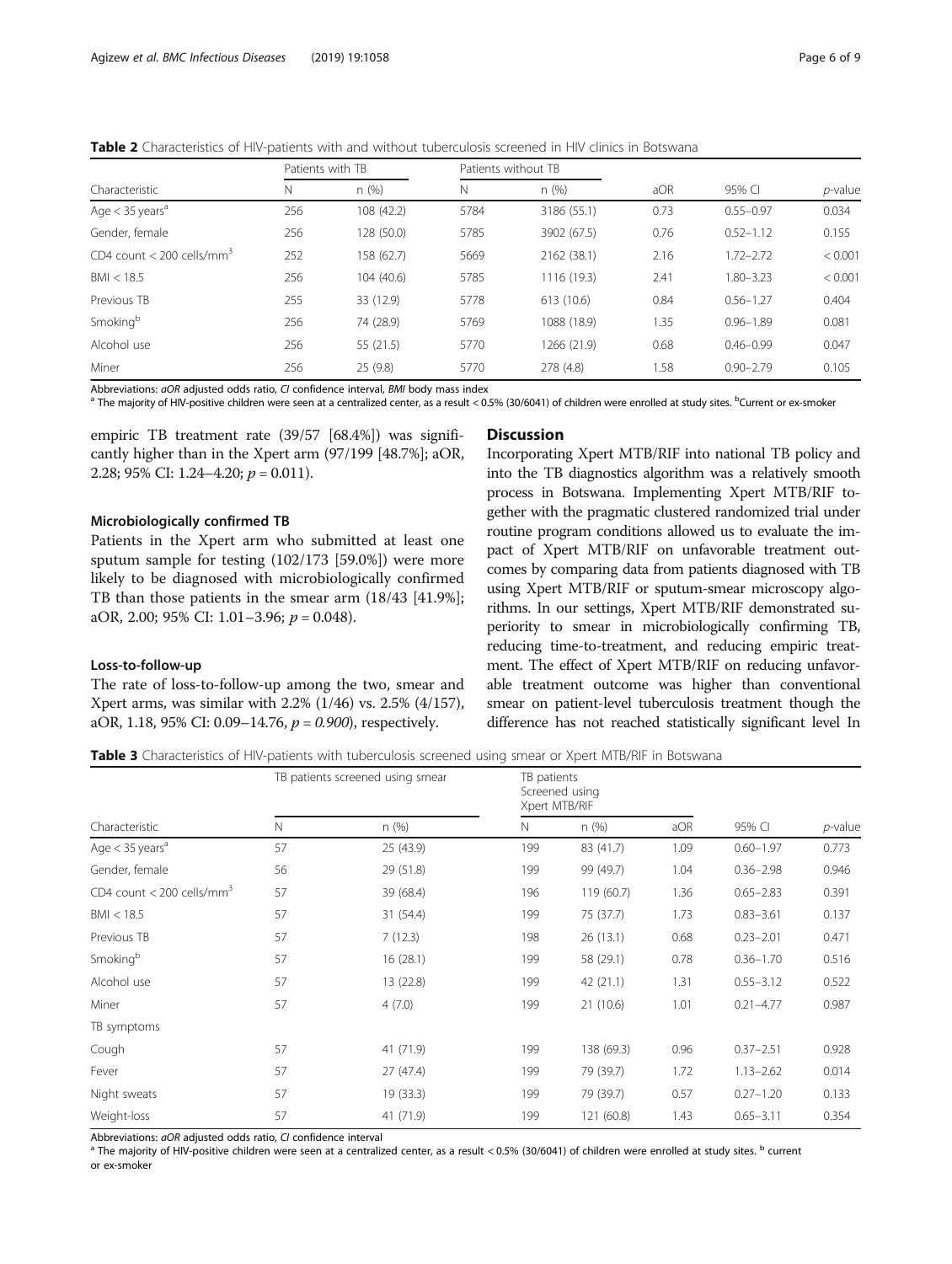| Treatment outcomes               | TB patients screened by smear | TB patients screened Xpert MTB/RIF | Adjusted Hazard ratio <sup>a</sup> | 95% $Cla$     |
|----------------------------------|-------------------------------|------------------------------------|------------------------------------|---------------|
|                                  | $n = 57$                      | $n = 199$                          |                                    |               |
| Unfavorable outcome <sup>b</sup> | 10 (21.7%)                    | 21 (13.4%)                         | 1.40                               | $0.75 - 2.26$ |
| Favorable outcome <sup>c</sup>   | 36 (78.3%)                    | 136 (86.6%)                        |                                    |               |
| Subtotal                         | 46                            | 157                                |                                    |               |
| Transferred out or not evaluated | 11                            | 42                                 |                                    |               |

<span id="page-6-0"></span>Table 4 Tuberculosis treatment outcomes among PLHIV screened using smear or Xpert MRB/RIF in Botswana

<sup>a</sup>adjusted for inter-facility difference, P value = 0.268<br><sup>b</sup>doath lost tofollow up treatment failure

**b**death, lost-tofollow-up, treatment failure

<sup>c</sup>cure, completed treatment

our setting, GeneXpert instrument or environmental related factors such as power supply and temperature that potentially affect Xpert MTB/RIF performance were controlled [[19](#page-8-0)].

It is not clear why reduced time-to-treatment initiation and reduced empiric treatment did not translate to improved patient-level treatment outcomes in our study. All patients in our study were HIV-positive, ART naïve at the time of enrolment with similar patient characteristics, including CD4 cell count, suggesting that immunologic status and/or clinical presentation did not affect TB treatment outcomes among comparison arms (smear versus Xpert).

This trial was one of the four clustered randomized trials, including those in South Africa and Brazil, that investigated the effect of Xpert MTB/RIF on TB treatment outcomes compared to smear [[8](#page-8-0), [10,](#page-8-0) [11](#page-8-0)]. Although Xpert MTB/RIF has higher sensitivity and shorter turnaround time than smear [[7,](#page-8-0) [9](#page-8-0), [10\]](#page-8-0), none of the four trials, including the present study, found improved TB treatment outcomes in the Xpert arm  $[8, 10, 11]$  $[8, 10, 11]$  $[8, 10, 11]$  $[8, 10, 11]$  $[8, 10, 11]$  $[8, 10, 11]$  $[8, 10, 11]$ , suggesting that replacing smear with Xpert MTB/RIF is not sufficient to drive clinical outcome improvement. Furthermore, Theron et al. and Yoon et al. reported 2 month mortality rates [[20](#page-8-0), [21](#page-8-0)], and Cox et al., Calligaro et al., and Churchyard et al. reported 3-month and/or 6 month mortality rates comparing smear with Xpert MTB/RIF [\[10](#page-8-0), [22,](#page-8-0) [23\]](#page-8-0). None of these recent studies showed mortality benefits in patients with TB diagnosed via Xpert MTB/RIF compared with those with TB diagnosed via smear. However, Auld et al. observed a 12 month mortality benefit for TB patients receiving enhanced care (defined as intensified case finding with additional staff support to actively trace patients who missed clinic appointments) compared with those who received standard of care [\[24](#page-8-0)].

Given the available evidence, it is becoming clear that TB control would require more than improvements in the sputum sample processing speed and accuracy of molecular diagnostics, although TB diagnostics help identify more patients with TB. Stop TB Partnership and WHO emphasize that evaluating new TB diagnostics is an essential component after introducing a new diagnostics tool into a national TB program activities. Ideally, new molecular diagnostics would lead to an epidemiological impact, such as reduced TB disease transmission at a population level, and improved patient-level outcomes [\[25](#page-8-0)]. Over 145 countries have implemented the Xpert MTB/RIF assay as of December 2016 [\[26](#page-8-0)]. However, Xpert has not improved patient-level outcomes, which suggests that Xpert is not likely to have a population-level impact.

Our findings suggest that the Botswana national TB program and similar settings could consider other types of strategic innovations (e.g., prevention, diagnostic, and therapeutic) beyond reliance on technology. Auld et al's emphasis on intensified case finding and active tracing of TB patients to improve retention in care is an example of such strategies mentioned above. TB preventive therapy is another effective strategy; however, global uptake remains low. As of 2016, only 13% of eligible children younger than 5 years and 38% of PLHIV newly enrolled in care were receiving TB preventive therapy worldwide [[27\]](#page-8-0). Scale-up of TB preventive therapy is essential, especially as Badje et al. reported that TB preventive therapy reduced mortality rates by 37%, independent of ART status [[28\]](#page-8-0). WHO now recommends establishing or scaling up targeted TB preventive therapy for HIV-negative household contacts of people with bacteriologically confirmed TB in TB endemic countries because this group is at higher risk of TB than the general population [[29\]](#page-8-0). Furthermore, given that

Table 5 Time-to-treatment between patients screened for tuberculosis using smear or Xpert MRB/RIF in Botswana

|                                                              | Smear arm  | Xpert MTB/RIF arm |       |
|--------------------------------------------------------------|------------|-------------------|-------|
|                                                              | $n = 42$   | $n = 159$         |       |
| Median days to initiation of TB treatment <sup>b</sup> , IQR | $22(3-51)$ | $6(2-17)$         | 0.005 |

<sup>a</sup> Mann-Whitney test

 $<sup>b</sup>$  Median days – days from specimen collection date to anti-tuberculosis treatment initiation</sup>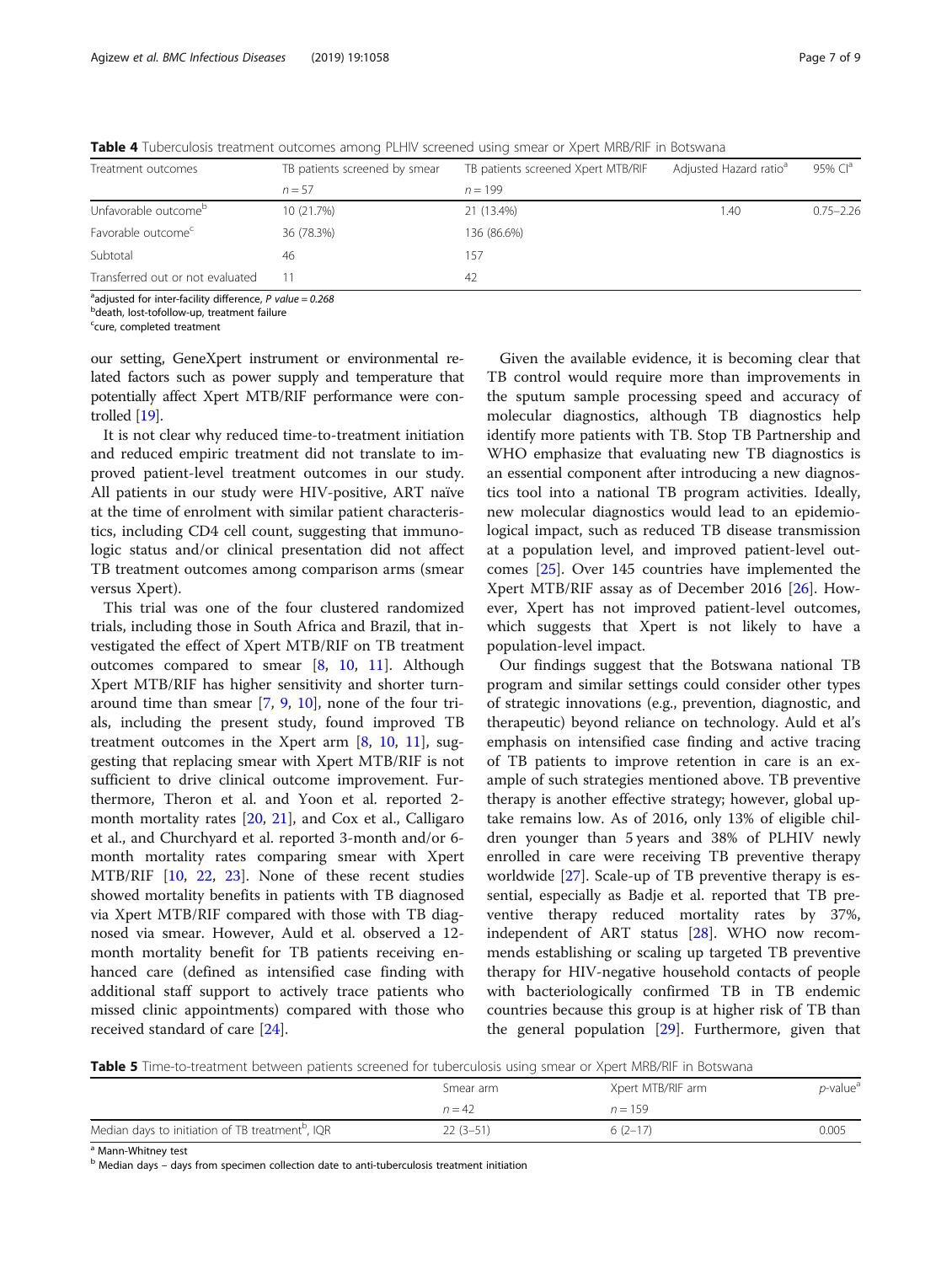<span id="page-7-0"></span>Xpert MTB/RIF can rapidly diagnose drug-resistant TB, extra-pulmonary TB, and pediatric TB and that the Xpert Ultra assay requires less infrastructure, further research is needed to explore pre- and post-diagnostic test-related factors in the TB diagnostic cascade in health systems [\[30](#page-8-0)]. In addition, systematic reviews and meta-analyses summarizing potential barriers to successful treatment outcomes of patients with TB diagnosed via Xpert MTB/RIF or smear are essential.

Our study has several limitations. First, in both the Xpert MTB/RIF and smear arms, close to 20% of patients were either transferred out or not evaluated. Second, our analysis is a sub-study focusing on comparing treatment outcomes among patients with TB diagnosed via smear or Xpert MTB/RIF. Detailed results on culture and drug susceptibility tests were not included in this report because these findings will be published with the main XPRES study. Third, we were unable to control pre- and post-diagnostic test-related factors in the TB diagnostic cascade, such as delayed sputum sample submission, delayed sample transportation, lack of regular maintenance of GeneXpert instruments, and whether laboratories used the most recent version of the Xpert cartridge (G3 vs. G4). Fourth, for some TB patients diagnosis was during the follow-up period and the effect of follow-up visit on repeat TB screening, quality of sample collection and on the diagnosis of TB was not measured or adjusted in to the analysis. Lastly, we attempted to adjust for within facility difference when Wilcoxon ranksum test analysis was conducted. However, STATA does not have a syntax for such adjustment when Wilcoxon rank-sum test analysis ran. Thus, Wilcoxon rank-sum test analysis was not adjusted for clustering within clinics.

# Conclusions

Our findings indicate a non-significant higher unfavorable treatment outcomes among TB patients diagnosed using conventional smear, compared to TB diagnosis informed by Xpert. However, compared to the smear arm, more patients in the Xpert arm received a TB diagnosis, had a microbiologically confirmed TB, and had a shorter time-to-treatment, and had a lower empiric treatment rate. Further research is needed to identify potential gaps in the Botswana health system and similar settings.

#### Abbreviations

AOR: Adjusted Odds Ratio; ART: Antiretroviral Therapy (ART); BMI: Body Mass Index; CI: Confidence Interval; CONSORT: Consolidated Standards of Reporting Trials; CRT: Cluster Randomised Trial; IQR: Interquartile Range; MIGT: Mycobacteria Growth Indicator Tube; PLHIV: People living with HIV; STATA: South Texas Art Therapy Association; WHO: World Health Organization; XPRES: Xpert Package Rollout Evaluation Study

#### Acknowledgments

The authors gratefully acknowledge the service of the research nurses, health educators, laboratory technicians, data manager and data clerks who carried out the day-to-day work of the study with Xpert MTB/RIF implementation. The authors also would like to thank the Botswana Ministry of Health and Wellness, health care workers at district health facilities for allowing us to collaborate with us in doing the study. We extend our gratitude to Professor Gavin Churchyard from the Aurum Institute and the University of Witwatersrand for serving as a technical advisor.

#### Disclaimer

The findings and conclusions in this report are those of the authors and do not necessarily represent the official position of the funding agencies. References in this manuscript to any specific commercial products, process, service, manufacturer, or company does not constitute its endorsement or recommendation by the U.S. government.

#### Authors' contributions

TA, AF, AA, SP, AD, and VC designed the study. TA, SN, ZT, AM, UM, and AF conducted the fieldwork. TA, AF, and SP conducted statistical analyses. RB, LP, PL, and VC reviewed the data and participated in writing the Results section. All authors contributed to the writing of the manuscript and all authors have read and approved the manuscript.

#### Funding

This research has been supported by the President's Emergency Plan for AIDS Relief (PEPFAR) through the U.S. Centers for Disease Control and Prevention. The funder had no role in the data collection, analysis or report writing of the study.

#### Availability of data and materials

The authors confirm that, for approved reasons, some access restrictions apply to the data underlying the findings. Although the patient-level data do not include patient names, this IRB decision is in the interest of ensuring patient confidentiality. An individual may email the lead author [\(tagizew@cdc.gov\)](mailto:tagizew@cdc.gov) or the CDC division of Global HIV/AIDS science office ([gapmts@cdc.gov\)](mailto:gapmts@cdc.gov) to request the data.

#### Ethics approval and consent to participate

The study protocol, including methods of consent, was approved by the Botswana Health Research and Development Committee, the U.S. Centers for Disease Control and Prevention Institutional Review Board (IRB), Atlanta, GA USA, the University of Pennsylvania IRB, Philadelphia, PA USA, and the University of Witwatersrand IRB, Johannesburg, South Africa. Written informed consent was obtained from adults (> 18 years old), assent was obtained from those aged 7-17 years old in addition to written informed consent obtained from a parent or guardian for participants under 18 years old.

#### Consent for publication

Not applicable.

#### Competing interests

The authors declare that they have no competing interests.

#### Author details

<sup>1</sup> Centers for Disease Control and Prevention, Gaborone, Botswana. <sup>2</sup> Faculty of Health Sciences, Department of Public Health, University of the Witwatersrand, Johannesburg, South Africa. <sup>3</sup> Faculty of Medicine, University of Botswana, Gaborone, Botswana. <sup>4</sup>Aurum Institute, Johannesburg, South Africa. <sup>5</sup> Division of Global HIV and Tuberculosis, Centers for Disease Control and Prevention, Atlanta, GA, USA. <sup>6</sup>Division of Tuberculosis Elimination, Centers for Disease Control and Prevention, Atlanta, GA, USA.

#### Received: 12 August 2019 Accepted: 9 December 2019 Published online: 16 December 2019

#### References

- 1. Boehme C, Nabeta P, Hillemann D, Nicol P, Shenai S, Krapp F, et al. Rapid molecular detection of tuberculosis and rifampin resistance. N Engl J Med. 2010;363(11):1005–15.
- 2. Boehme C, Nicol M, Nabeta P, Michael S, Gotuzzo E, Tahirli R, et al. Feasibility, diagnostic accuracy, and effectiveness of decentralised use of the Xpert MTB/RIF test for diagnosis of tuberculosis and multidrug resistance: a multicentre implementation study. Lancet. 2011;377(9776):1495–505.